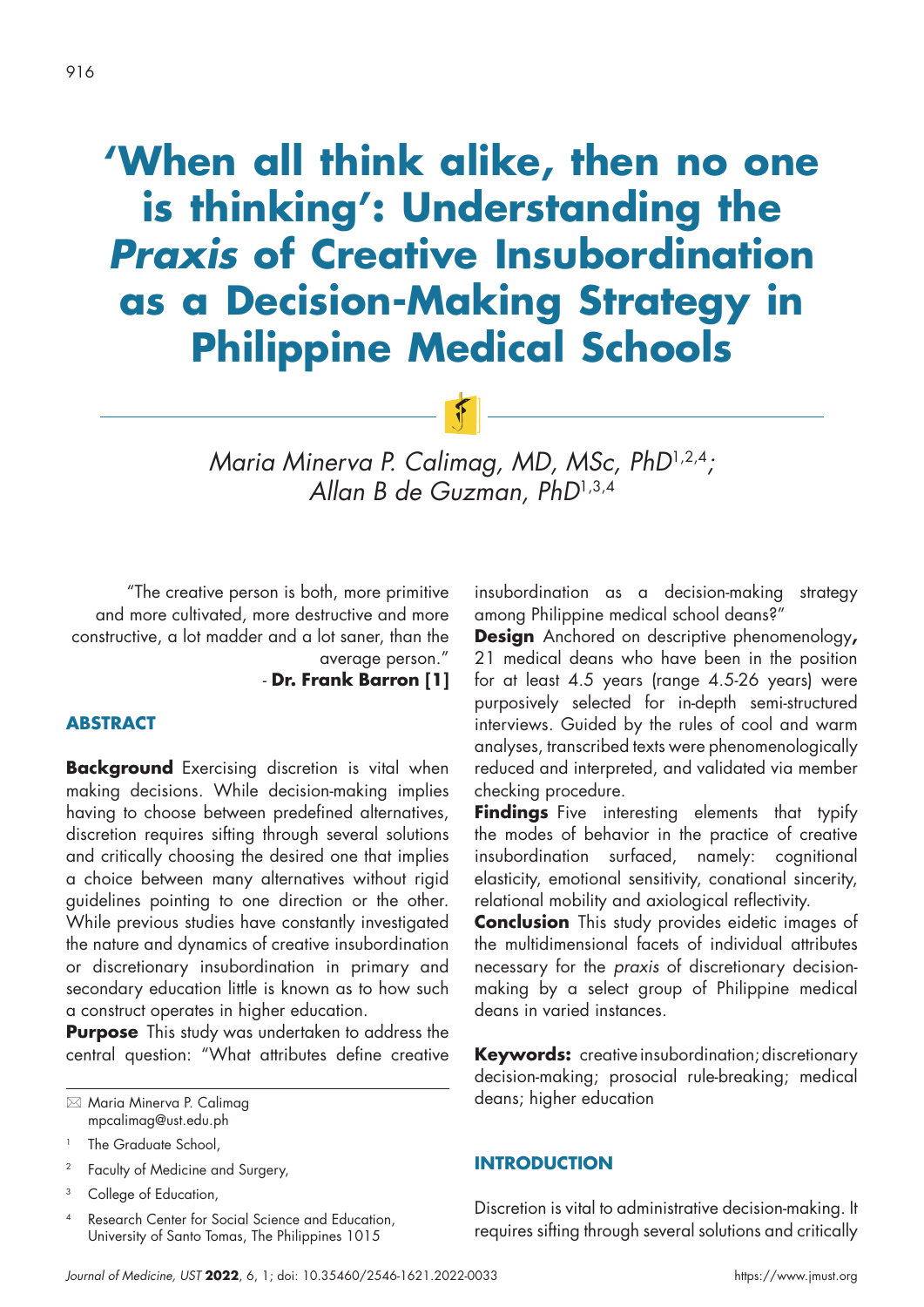choosing the desired one when alternatives have no rigid guidelines pointing to one direction or the other. Discretion is a concept that cannot be predicted and controlled; otherwise it would not be discretionary. [2] School administrators exercise discretion to make decisions which have positive consequences and avoid decisions that result in negative outcomes.

"Creative insubordination"[3] or "discretionary insubordination"[2] has been described as a component of decision-making. Oftentimes, decision-making within the school is impersonal and conflicting[4-6] because school policies and procedures are imperfectly implemented[7]. Principals who practice creative insubordination adopt behaviors that challenge bureaucratic directives from a higher office.[8] These behaviors contain a moral element[9,10], meant to counter the adverse and dehumanizing effects on the school and its stakeholders[11], although Spring[2] hinted that sometimes, self-interest goals may be involved.

Creative insubordination has been described as a component of discretionary decision-making which usually involves challenging or not complying with directives from a higher office for the decision to fit the local situation. Often implemented with a sense of humor and a touch of mischief, the aim however, is to counter the dehumanizing effects of bureaucratic authority[11].

Among the evasive strategies employed by principals were deliberately missing deadlines, following orders literally, ignoring channels to procure human and material resources and using parents and other members of the community to communicate school concerns with superiors[12]. McPherson and Crowson[13] studied the administrative behavior of principals during school reform in Chicago and found that principals moved outside of the bureaucracy to get assistance and resources.

Crowson[4] investigated the reasons behind why principals engage in acts of creative insubordination and concluded that this type of counter bureaucratic behavior was a survival mechanism for principals and a balance for the anti-educational forces within the school organization. In a related functional analysis of school administration as brinkmanship, Haynes[14] concluded that a positive correlation existed between exercise of behavior and years of experience in principalship.

In his study in 1992, Machiavelli[15] advised administrators how to practice creative insubordination by informally lobbying board members, winking at obstructive rules and pursuing devious ends in the interest of their school. The best administrators were portrayed as risk takers who hid their activities for the public to see only good results. Machiavelli was credited for his unusual insights into the modern concept of the executive, who needs to act decisively but must take initiatives to exceed his base of authority and be willing to undergo undue exposure to criticism if he is to manifest a strong leadership stance[16].

Santin[17] for her part examined how the independent variables of leadership style and selected demographic characteristics of principals may relate to the dependent variable of the principal's predisposition to use creative insubordination in decision-making.

A review of organizational management literature revealed that some precepts of creative insubordination have morphed, partly or wholly, into more contemporary concepts such as 'facilitated rule-breaking'[18]; 'bureaucratic discretion'[19,20]; 'opportunistic managerialism'[21,22]; 'strategic deception'[23,24]; 'positive deviance'[25,26]; 'discretionary insubordination'[27,28]; 'principled pragmatism'[29]; 'prosocial rule breaking',[30,31]; 'principled infidelity,'[32]; 'challenging citizenship behavior'[33]; 'opportunity exploitation'[34] and 'exploitative leadership'[35]. These studies, mostly conceptual and empirical, are situated in the context of bureaucratic resistance in public and private sector organizations. Some of these studies dealt with higher education, but none in the context of medical education.

Through the years, the concept has evolved into one of the catchphrases concerning breakthroughs in education, i.e., the concept of design thinking typified in literature as applying out-of-the-box tendencies towards a task[36,37]. Its constructs also involved the fascination for ambiguity and risk-taking[38], problem-solving[39], critical questioning[40] and creative confidence[41,42].

Ultimately, school administrators who engage in creative insubordination circumvent negative sanctions[38,43-44] through risk-taking activities for the public to see only good results[15], acting decisively and be willingly exposed to criticism to manifest a strong leadership posture.[16]

The primary and secondary education literature is replete with studies that explored this phenomenon of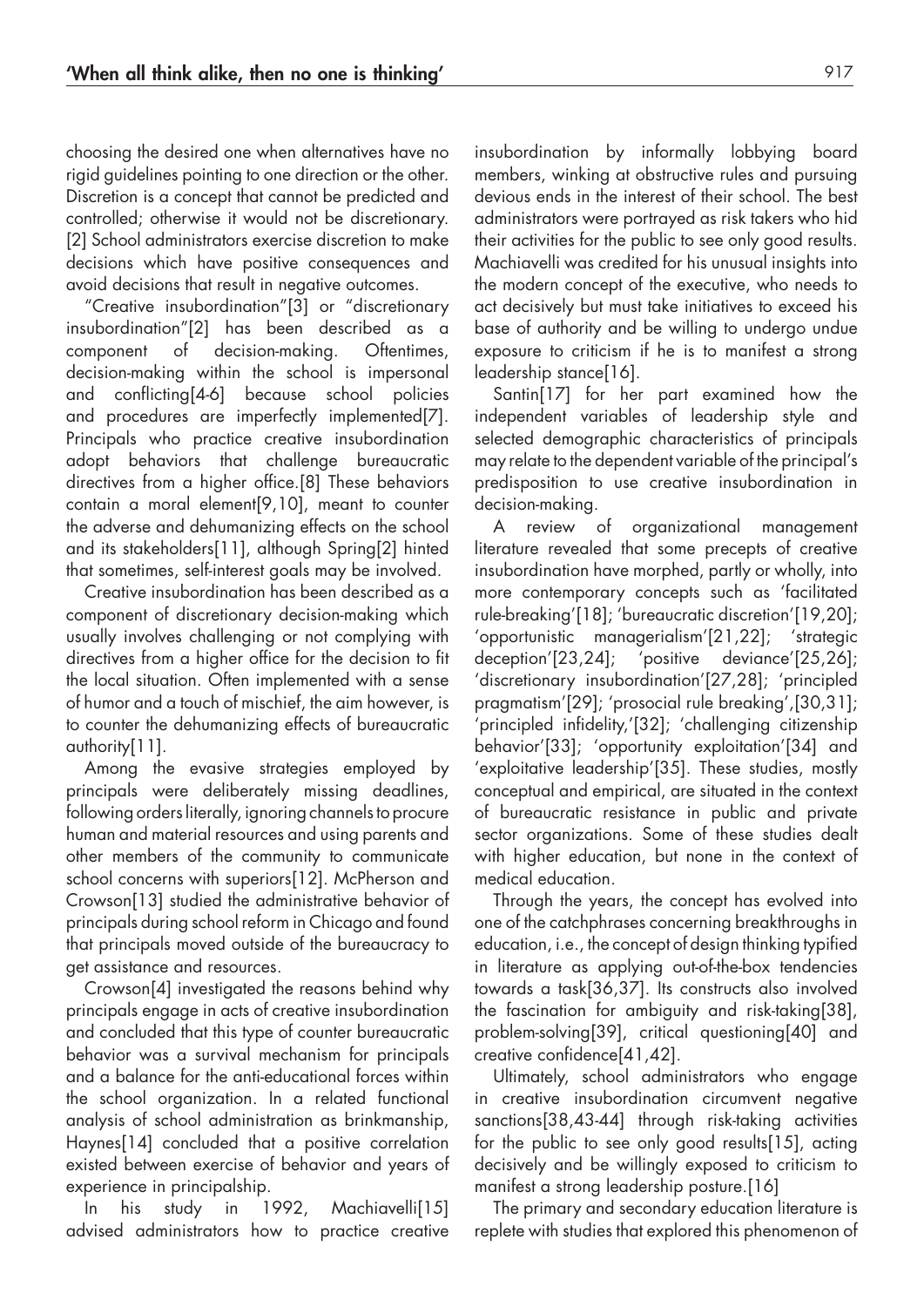creative insubordination[3-6,11-13,44,45] but none have dwelt on its dynamics in higher education, nor specifically in medical education.

Like other professionals at the helm of higher education, physicians possess the special expertise to connect solutions to problems through algorithmic approaches honed through academic preparation and training that stress autonomous decisionmaking[46]. As academic deans, however, they need to make heterogeneous decisions that are less clearly bounded.

In medical colleges and universities, the dean is positioned in the middle of administrative hierarchies at the helm of knowledge workers[47]. He mediates between the administration and faculty, addressing issues of accountability, autonomy and efficiency[48]. Oftentimes he is hampered by the lack of training in academic leadership[49] and his role is embedded in fluid contexts that require a high level of creativity in decision-making[50].

In this study, we adopt the perspective of strategy as something that people do, strategy as an activity involving people doing things differently and in ways difficult to imitate.[34] Through the lived experiences of a select group of medical deans, this study looks at creative insubordination as a human action. Our focus is on what medical deans engaged in creative insubordination as a decision-making strategy do differently in their strategies. From this point of departure, this qualitative study addresses the central question: What attributes define creative insubordination as a decision-making strategy among Philippine medical deans?

# **METHOD**

#### **Design**

This qualitative study utilized the descriptive phenomenological design to describe and understand creative insubordination as experienced by deans in the context of Philippine medical education. It employed several frames of reference, namely: transcendental subjectivity (neutrality and openness to the reality of others), eidetic essences (universal truths), and the lived-world plane of interaction (researcher and participant must interact)[51] to achieve a universal description of the phenomenon.

#### **Selection**

Participants included Philippine medical deans purposively sampled because they had experiences in the phenomenon being researched.[52] To ensure data validity and credibility[53], participants should have served a minimum of 3 years, deemed a reasonable extent of time for them to experience dynamics of the phenomenon in their positions. They were also known for their national and/or regional visibility and their contributions to their respective professional specialty organizations. The profile of the respondents is as shown in Table 1.

### **Research Instrumentation**

Data were gathered over a six-month period through in-depth interviews. Their baseline characteristics were initially gathered using a *robotfoto*[54].

Written informed consent was sought[55], making them aware that participation in the study was completely voluntary; that they were free to withdraw at any point and that their responses will be strictly confidential as data will be coded and reported only in the aggregate.

A semi-structured questionnaire prompted them to think aloud of ways they framed, thought about and resolved institutional challenges they faced, as well as functional strategies they employed in their area[56]. The face-to-face protocol permitted them to speak as individuals at length and in detail, allowing researchers to get to know and develop a sense of trust and rapport with each participant. Clarifying probes and follow-up questions anchored on their actual responses were asked. Questions were based on facts and events rather than on the participants' interpretations, and the researchers were careful not to impose their definition of creative insubordination on the participants. Interviews took an average of two hours. All interviews were tape-recorded and transcribed.

#### **Mode of Analysis**

Data gathered from the *robotfoto* were tallied and analyzed. The transcribed responses were independently coded and an emergent theme analysis was conducted. Phenomenological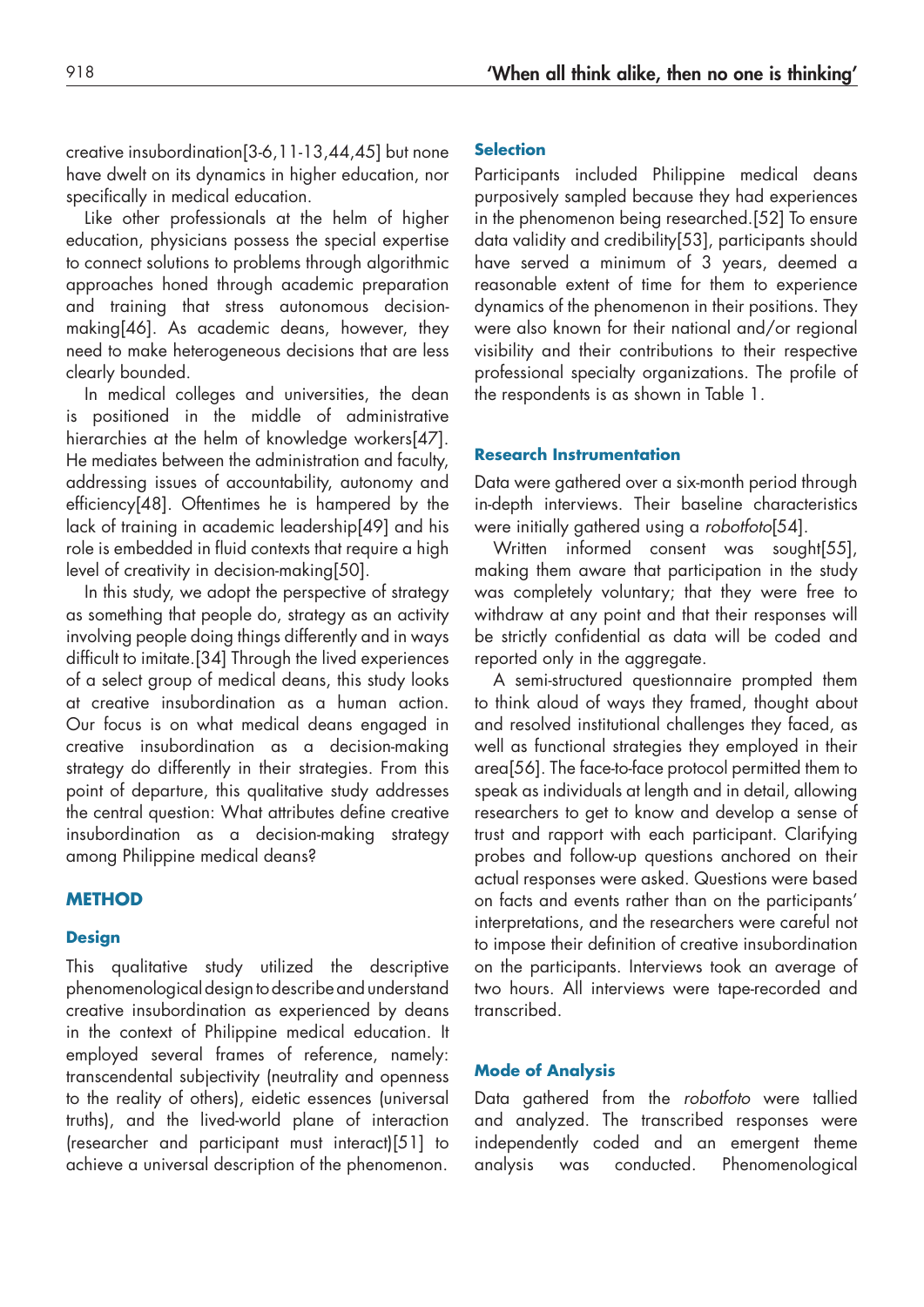**Table1.** Profile of the respondents (n=21)

| <b>Variables</b>                                      | Range           | Mean +SD                 |
|-------------------------------------------------------|-----------------|--------------------------|
| Age                                                   | 45-82 years old | $62.67 + 9.71$ years old |
| Tenure                                                | 4.5-26 years    | $8.02 + 6.50$ years      |
| Length of Administrative Experience prior to deanship | 3.5-22 years    | $9.43 + 5.92$ years      |
| Field of Medical Specialization                       |                 |                          |
| <b>Family Medicine</b>                                | 3(14.28%)       |                          |
| Internal Medicine                                     | 5(23.80%)       |                          |
| Pathology                                             | 3(14.28%)       |                          |
| OB-Gyne                                               | 2(9.52%)        |                          |
| Pediatrics                                            | 2(9.52%)        |                          |
| Neurology                                             | 1(4.76%)        |                          |
| Anesthesiology                                        | 1(4.76%)        |                          |
| Surgery                                               | 1(4.76%)        |                          |

reduction was done through a repertory grid where concepts drawn were listed, categorized (cool analysis) and thematized (warm analysis) revealing the dimensions of decision-making strategies among respondents. Member checks were used as a form of data review.

The audit trail was kept through field notes, audiotapes and complete transcriptions of each interview, coding of the transcripts, and construction of the repertory grid to organize the field text.[57]

## **Findings**

This descriptive phenomenological study of creative insubordination as a decision-making strategy among 21 medical deans revealed the following conceptual clusters portrayed in Table 2.

As academic administrators, the deans' perspectives regarding their ability to make decisions for their school were thematized into five dimensions. They come to the job with their thoughts (the *thinking* facet) and emotions (the *feeling* facet) about the work, and by what means to carry it out (the *intending* facet). Their efforts can be directed either inside the school they manage or outside it, to the rest of the organization or to its external environment (the *doing and dealing* facet). Their decisions were further shaped by their value inclinations (the *deepening* facet). Conceptually, these five dimensions are interrelated to one another

such that each dimension is tempered bi-directionally by four other dimensions as shown in Figure 1.

## **Cognitional Elasticity**

Through *cognitional elasticity* (the *thinking* facet) in creative insubordination, deans recognized that the academic administrator's real-life is punctuated by diverse and disconcertingly complex issues where rigid beliefs and paradigms have no place. Whether thinking individually or as part of a group, the deans manifested their attentiveness to the inconsistencies and perplexities in their context. Faced with issues of excessive traditionalism, dwindling resources and too much work with too few who are willing to share the work, the administrators admit the following:

 *"The people in education do not really understand the culture of the people in Medicine. We had trouble with our President because we had difficulty in making them understand what the health sector is all about." (MA)*

*"Some of our faculty members were against change in curriculum, but I made them understand. We foresaw that eventually we will have dwindling enrollment. Faculty members are almost of the same age so that they might retire one after the other. Then that leaves a vacuum." (RB)*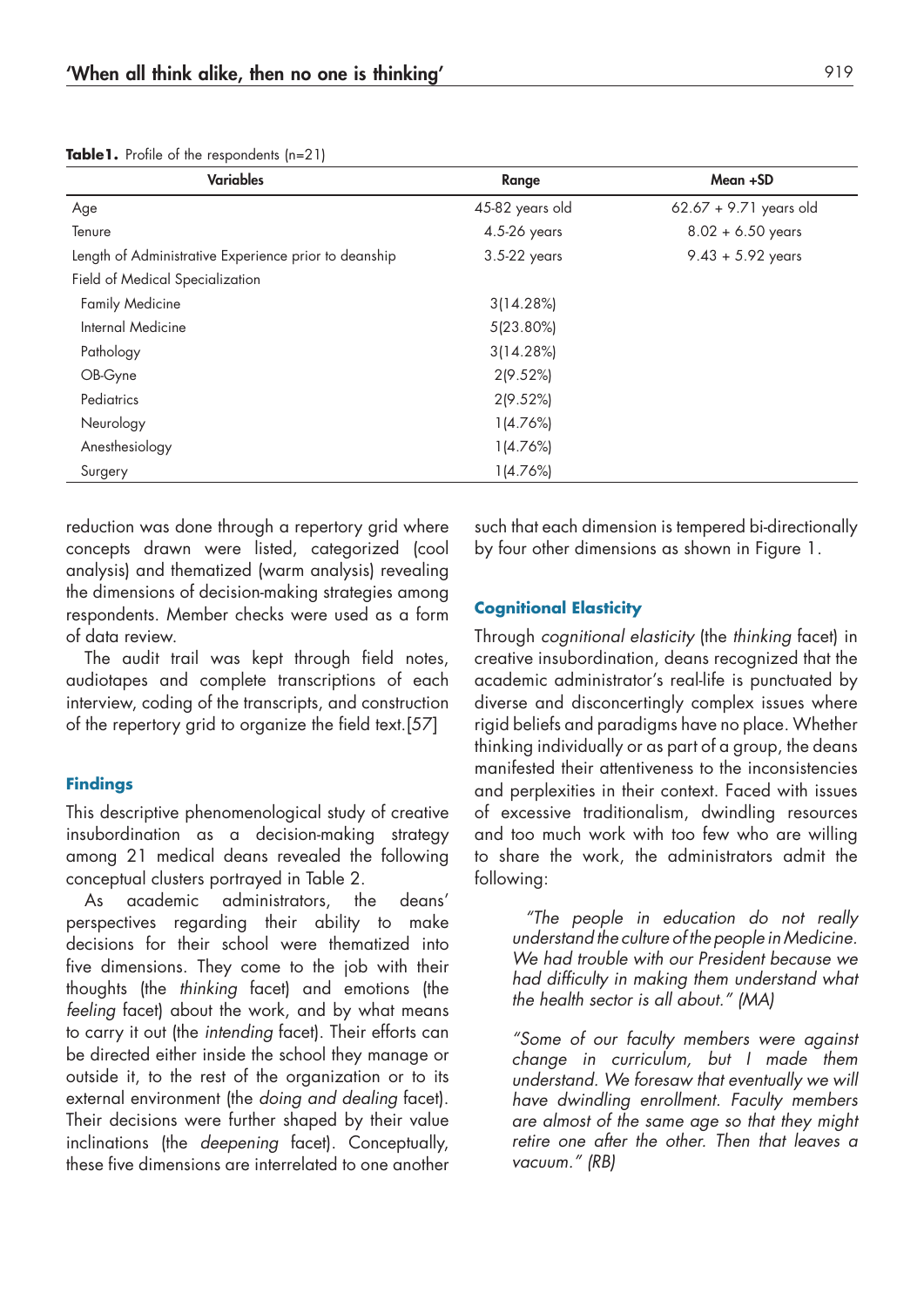| <b>THEME</b>                  | <b>CATEGORIES</b>                                                                 |  |
|-------------------------------|-----------------------------------------------------------------------------------|--|
| <b>Cognitional Elasticity</b> | Recognizing diversity and perplexity in real-life                                 |  |
|                               | Bolting out of comfort zones and rigid beliefs                                    |  |
|                               | Utilizing varied lenses and vantage points for mental simulations                 |  |
|                               | Intending novelty in outcomes through idea improvisation                          |  |
| <b>Emotional Sensitivity</b>  | Acknowledging inner conflict                                                      |  |
|                               | Confronting risks and uncertainties                                               |  |
|                               | Coping with vague and ill-defined tasks                                           |  |
|                               | Embracing divergent alternative solutions                                         |  |
| <b>Conational Sincerity</b>   | Taking initiatives decisively and follows through                                 |  |
|                               | Understanding proper timing and seizing opportunities                             |  |
|                               | Transcending polarity and limitations                                             |  |
|                               | Promoting synergy in collaborations                                               |  |
| <b>Relational Mobility</b>    | Accommodating client demands                                                      |  |
|                               | Working with existing social relations                                            |  |
|                               | Building on organizational relations                                              |  |
|                               | Capitalizing on personal ties                                                     |  |
| Axiological Reflectivity      | Controlling access to information                                                 |  |
|                               | Favoring informal and sometimes deceptive tactics in<br>negotiations              |  |
|                               | Maximizing latitude in interpreting rules and policies                            |  |
|                               | Taking responsibility for outcomes but trying to avoid blame by<br>whatever means |  |

Table 2. The facets of creative insubordination as a decision-making strategy



#### **Axiological Reflexivity**

Figure 1. The Pentagonal Features of Creative Insubordination as Decision-Making Strategy

Flexibility in thinking is manifested by reinterpreting policies that would otherwise inhibit them from being creative as verbalized in these portrayals:

*"I am versatile, not very dogmatic in my approach to things." (PA)*

*"So, our school is evolving. We realized that we must grow with the time…we must realize*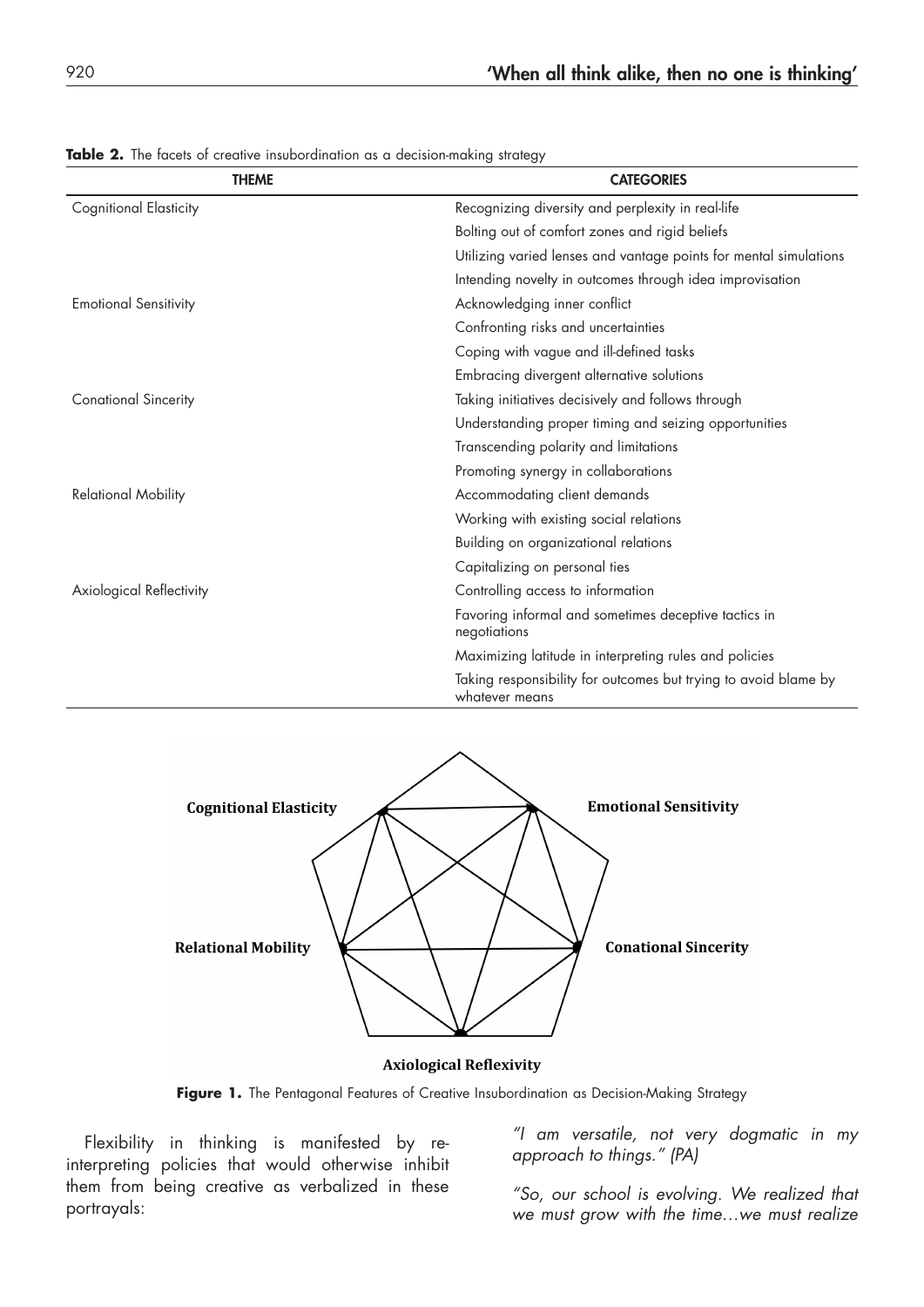*that the students, years back, are not the same students now. If there is anything constant (in our institution), it is change." (RB)*

Utilizing skills they mastered in their specialties, they reframed problems and engaged in mental simulations to ensure that their endeavor at creative insubordination succeeds as expressed by this dean:

 *"When I want to change things, I already have my formula, but I sit down with each of the groups, I present the problems, and then I present them with the options, just like I do counseling with my Psychiatry patients… eventually everybody understands that there is a need for change." (RE)*

They breached order and control so that improvised products may come out of the new order as disclosed in these experiences:

 *"I started reclassifying the faculty into a core and base faculty…the core faculty stayed longer hours and we started to give them more incentives. There was no precedence, but I think that the timing is right." (CH)*

 *"I was able to marry the concerns of the faculty and the directives of the administration." (RL)*

# **Emotional Sensitivity**

*Emotional sensitivity* (the *feeling* facet) enabled the deans to respond passionately in authentic ways when dealing with problematic situations. They wrestled with inner conflict borne out of uncertainties about doing what they think they ought to do and the possibility that they might lose their job. This emotional tug-of-war is expressed through the following excerpts:

*"They (the administration) never manifested either for or against. Except that when my term ended, they reappointed me. I was overaged and they reappointed me. To that extent, that might have been a sign of support. When that extension ended, they again reappointed me. (I knew) they were really giving me a chance to prove, to make it work." (AA)*

 *"I know that my position is at risk and my position was hinged on whether I would*  *cooperate with them (the administration) or not because they came to me several times." (TS)*

Unforeseen circumstances are pervasive, and two deans explicitly expressed their concern on this matter:

*"I am a scene-to-scene, day-to-day kind of leader. I always adjust to situations." (RH)*

*"A few months after my appointment as dean we were told that we could no longer be supported financially by the government. After the government cut our subsidy for the college, I said that we must collect minimal tuition fees that are still very affordable." (EM)*

#### **Conational Sincerity**

Through *conational sincerity* (the *intending* facet) in creative insubordination the deans showed perseverance and ability to effectively process tasks in the face of surmountable difficulty. They genuinely pondered on all the issues involved and believed that their insights were well-motivated and likely to be effective. Invigorated by purpose, they championed advocacy until their initiatives were carried out as this excerpt depicts:

 *"I think it depends upon your perspective. Some will just talk about it, while others will do something about it. I will rather be doing something about an issue rather than talking about it." (PA)*

Timing is crucial and these administrators seized opportunities when present:

 *"I wanted our school to be the benchmark. If I can only get 40 of the faculty members to really commit to the task of curriculum reform…I had that opportunity and I seized it." (AA)*

*"I started thinking and made the academic ranking as honorific scholarships and the money we saved, we used as grant-in-aid. We are the first medical school to have a grant-inaid." (FS)*

However, there are situations when the temptation to 'just do it' was tempered by caution and the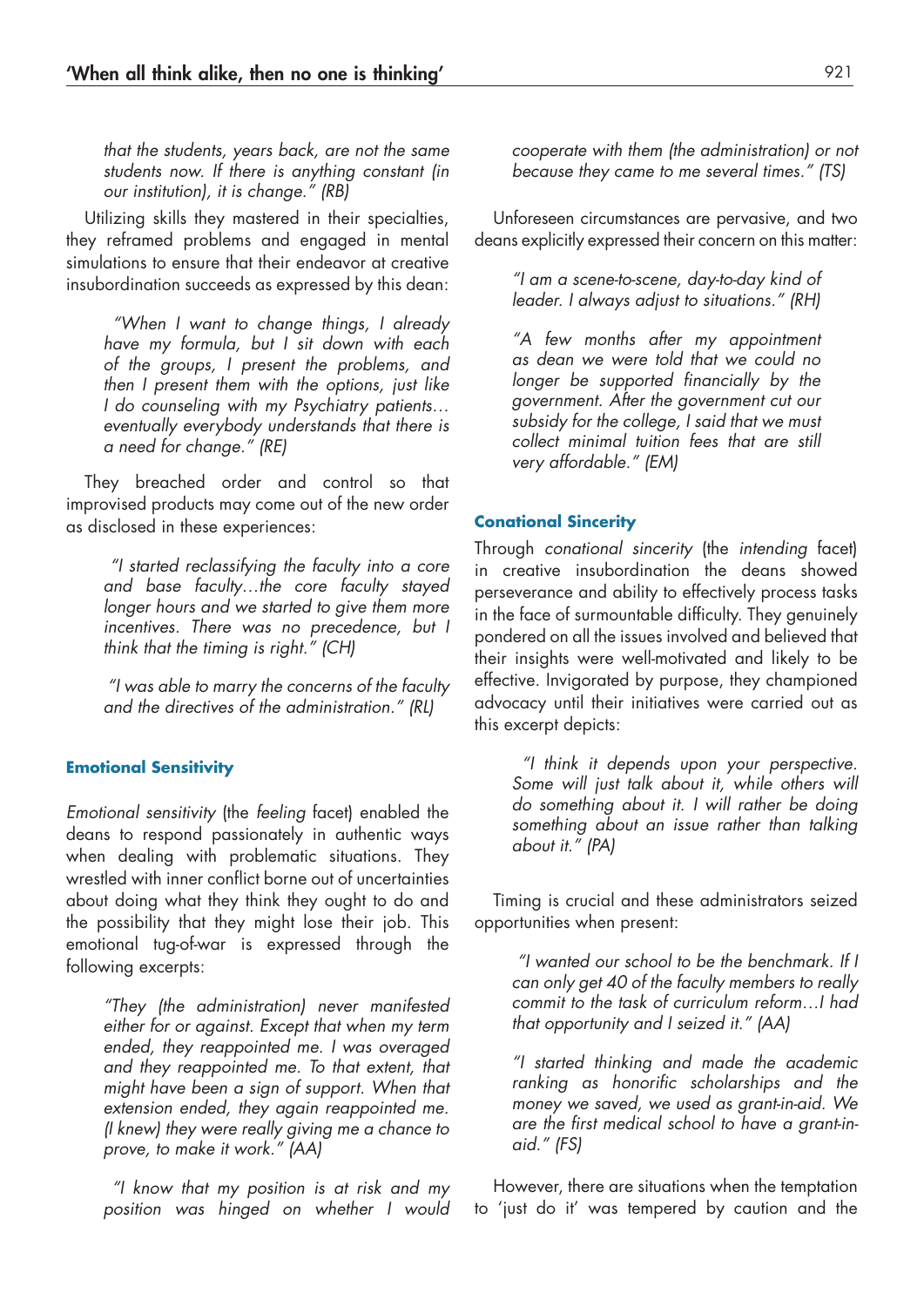administrators felt that a 'no action' approach was better.

 *"I like problem-based situations, I think it is the best way to learn Medicine, but we did not pursue it, our faculty members are not ready for it and our students are not ready too." (RH)*

A dean disclosed her sentiments regarding how she needed to be resolute, especially when decisions conflicted with policies set by higher-ups:

 *"As much as possible we do not want to participate in other programs of the University because we lack support from the administration. So, I must make them understand and I have to do what I have to do." (EM)*

Two deans validated how synergy moved people to action and facilitated collaboration:

 *"Just come up with modifications to satisfy all other stakeholders… some people refuse to understand but you just need to talk to them again." (JP)*

*"We don't want our people to be tentative, so empowerment is the best leadership thing that I can think of. You can empower your people to be managers themselves, not to depend upon you." (PA)*

### **Relational Mobility**

To be creatively insubordinate, the deans engaged in *relational mobility* (the *doing and dealing with* facet), an interpersonal influence process aimed at eliciting voluntary change in preferences from others. Clients are the medical schools' *raison d'être* and they expressed how looking after their welfare was paramount:

*"We were the first to offer full scholarships for Cum Laude graduates of undergraduate programs, without quota. The entire class can be 50 or 1000 and all of them can be scholars if they fulfill the criteria, it is a form of academic marketing." (RE)*

*"Some of our students drop-out because of funds so when we see that they are good students and have difficulty in paying, we offer* 

*them a service contract agreement and now we are implementing the "Study now, Pay later" scheme." (PA)*

They also shared the value of energizing peers and constituencies, setting aside time to communicate with them in no-holds barred sessions:

 *"The most pressing leadership challenge is dealing with the resistance to change. What I do is personally sit down with everybody and explain to them the problems. "What matters is that they were involved in the decision-making before the change happened"(ED)*

*"Also, I instituted a 'no agenda' monthly meeting with the faculty. We just have a lunch meeting, come up with your own ideas we will look whether it is good or bad, and come up with their complaints ... so from that we grow. So it's a different style of doing things in a way. So, everybody can come up with anything. Creative ideas, bad ideas and then we discuss." (JP)*

One dean shared how bureaucracy was overcome by influence brokering:

 *"I still have the tendency to go up directly, however you must know the exact time when to request, when to present something or whatever. If I want something done, and I do it my way, it will happen. If I follow the bureaucracy, even if there is no legal or political impediment, it gets forgotten and it gets lost in the red tape."(RE)*

Another dean shared how being a friend of the family in a family-owned school became an enabler of change:

 *"Of course, it helps that I am a friend of the family so I can always explain my side." (LQ)*

Stakeholder mobilizing that capitalizes on one's social networks also proved very effective:

 *"I asked the help of my sister and brother-inlaw who supported an alumnus when he ran for Senator and the Senator allocated P6M for the renovation of our college morgue." (CT)*

*"I solicited funds from my business contacts so we can build a community-based site in the province to augment our community health*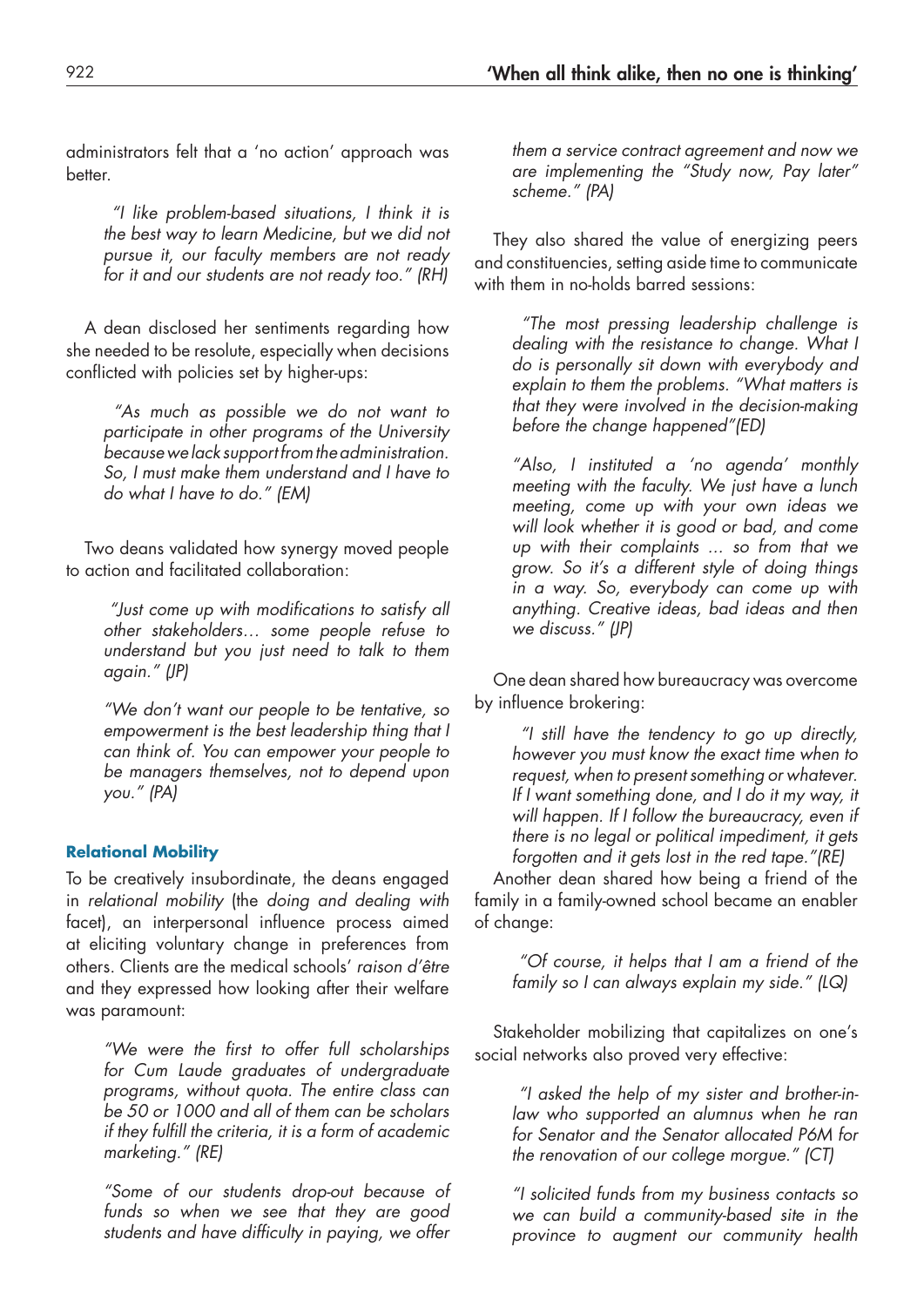*program for the PBL." (TS)*

*"I look for the money myself, at one time I got P5M for research…I capitalize on the power of friendship, I befriended people at the MECS." (FS)*

# **Axiological Reflectivity**

Through *axiological reflectivity* (the *being and deepening* facet), the deans engaged in navelgazing in the midst of difficult challenges and examined their identity in relation to the values which underpinned their work. Through these 'ways of deepening', the deans manifested creative insubordination whenever they controlled access to information. A dean expressed how she exercised information gatekeeping choosing not to reveal more than she needed to:

 *"I tend to follow…well to some extent we did all our changes without getting terminated. I never had to explain the changes…I was surprised. I did my thing all the time when there might be some written rule, I did not check for written policies or rules which might restrain us in our changes."(AA)*

They utilized personal appeals, casual discussions in the halls and behind-the-scenes negotiations, in issue selling, to focus their University Presidents' and Chancellors' attention on the 'wicked problems' that beset their institutions:

 *"I had to sell the concept to everyone, both the administration and the faculty." (LQ)*

*"More often than not, if I have innovations and I let them flow through the course of bureaucracy, it stops at the first level. If I wanted it done and implemented easily, I go straight to the Chancellor and within a month it is already implemented… somehow that is how things happen in our school." (RE)*

They maximized latitude in interpreting rules and policies.

*"One of the things we changed was our daily time record. From an 8am-12nn; 1-5pm system to only a statement that says "I have rendered full service for the month of… Because if we insist on the 8-12nn; 1-5pm system, nobody*  *would teach." (MA)*

*"When we cannot raise the tuition fees because of PD 451, I went to MECS and I told them, 'Can you make our school deregulated so I can raise tuition fees?' We became deregulated and I was able to increase tuition fees by 30%." (FS)*

But they made sure that they mitigated blame and that their discretionary actions will be defensible:

*"When I feel strongly about something and I feel it is right, then I impose it and take full responsibility for the consequences. But then of course, I will make sure that there will be no one to blame." (RE)*

*"When you do change even if you have the perfect formula, there are sequelae which may come out later that you need to troubleshoot for the things that you were not able to foresee. Those are things that take up so much time." (TS)*

# **DISCUSSION**

This phenomenological study clarified and enlightened the essence of creative insubordination as constituted in awareness of a select group of Philippine medical deans. The apodictic nature of their decision-making practices highlights creative insubordination as a multi-faceted administrative decision-making strategy and the extent to which it is practiced by these physician academic leaders encompassed their entire thought processes lending credence to what Leithwood and Hallinger[58] proposed, that '*what administrators do depend on what they think—their overt behaviors are the result of covert thought processes.'* The administrators' practice of creative insubordination is aptly surfaced through their effective use of *cognitional elasticity, emotional sensitivity, conational sincerity, relational mobility and axiological reflectivity*.

*Cognitional elasticity* is expressed through informed minds that think and operate effectively on a contingent basis. "Wicked" problems with rigid rules pushed our participants to exercise rising extents of accountability when faced with the need to exercise discretion and procedural transparency, similar to the findings of Choi and Chun.[59]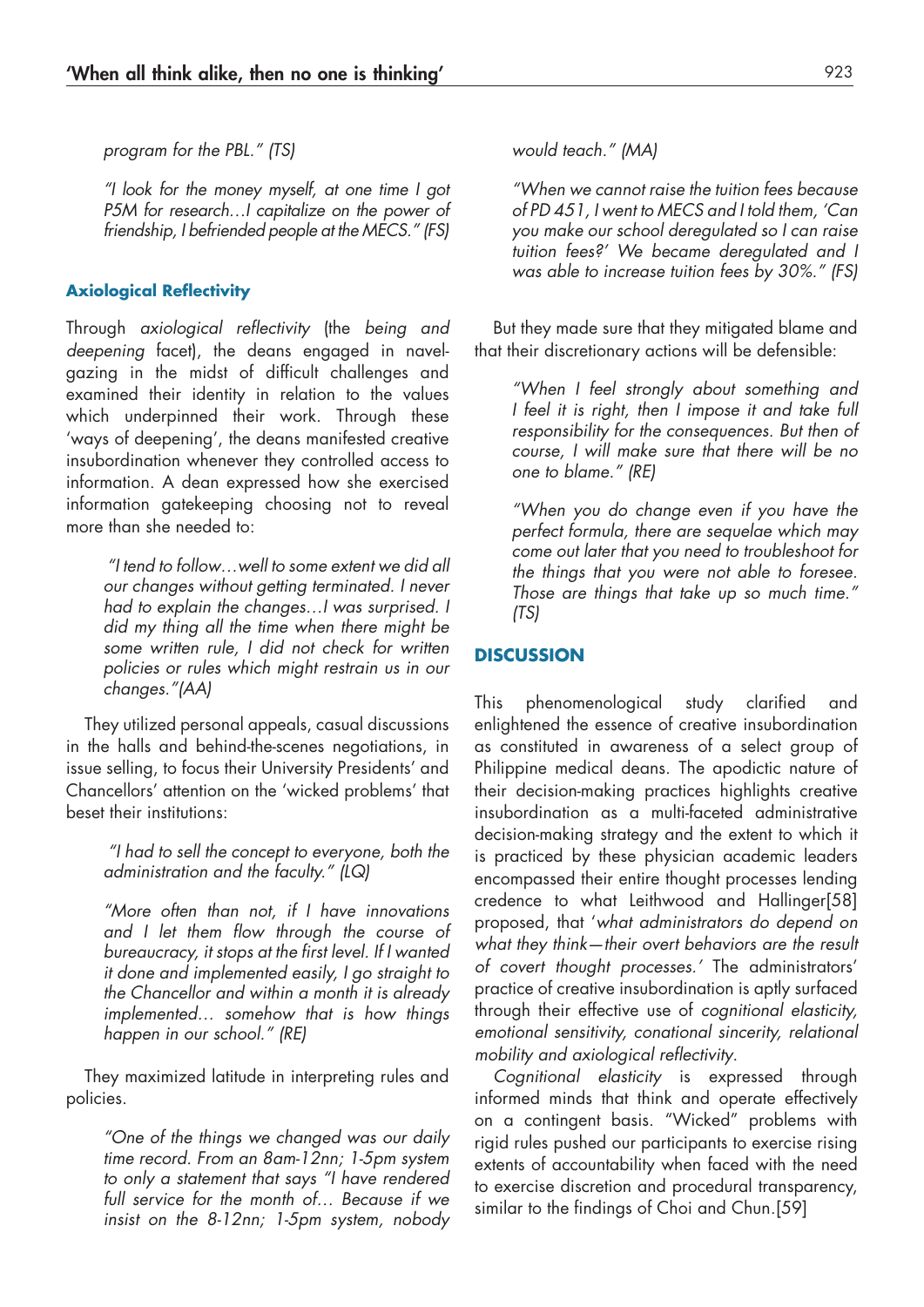Interestingly, the deans in this study encountered concrete episodes that fostered the need for *emotional sensitivity* supporting the crucial role of emotional intelligence so that creativity can thrive through 'the deployment of discretion' on a shared basis throughout an institution.[60,61] Consonant with Lipsky's[62] conceptualization of the inevitability of discretion, our participants shed their cloak of tentativeness and wore the robe of confidence convinced that they cannot go wrong because their creatively insubordinate decisions grew out of their own life experiences and circumstances and were thus more appropriate than decisions conceived by others in earlier times and in other places. This ability enabled them to put a positive spin to even apparently unproductive experiences, thus sending a very important and reassuring message to their clients, peers and subordinates.

Exhibiting *conational sincerity*, the deans did not hesitate to act and commit personal, as well as organizational resources to set precedents for their institutions. They learned to be 'street-wise', focused and keenly aware that they are always under scrutiny by stakeholders who might interpret any delay in decision-making as ineptitude and incompetence. Failure to exercise discretion as to meet community needs invites political scrutiny that seriously challenges legitimacy of the discretionary choices.[63]

Engaged in a largely social enterprise, the administrators in this study displayed *relational mobility* by working out personal relations with individuals in their own orbit: family, friends, neighbors, the alumni, allowing their circle of influence to increase rapidly as the need arose. They made people voluntarily adopt changes in practice and to self-monitor compliance knowing that peers and subordinates resent being issued direct orders or be subjected to close supervision and frequent inspection. They crossed divisional boundaries of their own structures, reached and got involved in increasing number of interagency experiences always expecting that they would be listened to attentively. They maintained a posture of conviction when confronted by individuals in authority.[64]

The deans' collective voice also resonated with *axiological reflectivity.* As local actors, they mediated policy and influenced outcomes guided by what they perceived as just and fair.[62] They actively reconceptualized accountability[65] and made it

an integral aspect of organizational relationships characterized by collegiality[66] rather than impose toxic policies in their schools. They operated in an ethical manner and when their most genuine convictions were tested, they reflected on their fundamental values and ideals as the ultimate source of deep-seated purpose,[67] thus increasing the value of the chosen alternative and decreasing that of rejected ones. Consequently, whether good or bad, popular or unpopular, a decision once made was implemented with no second guessing and no doubts. Not all discretionary choices, however, are necessarily nor inevitably right[65] hence, wrong decisions were accepted with full responsibility for adverse outcomes, although all agreed that they would rather 'cover their butt' pre-emptively rather than face the consequences of an erroneous decision which paralleled with Manley-Casimir's[68] concept of defensibility. Through the practice of creative insubordination, Filipino medical deans, as chief strategists, were able enact their varied roles to implement strategically effective change in their medical schools.[69]

# **CONCLUSION**

The pivotal role of creative insubordination in decision-making of medical school deans cannot be underestimated. This study provides eidetic images of multidimensional facets of individual attributes necessary for the *praxis* of discretionary decisionmaking by a select group of Philippine medical deans in varied instances.

Administrators reinterpreted the accepted, valued and regulated norms of their institutions because contingencies such as new opportunities, new technology, new situations, new demands, new conditions and new faces and personalities, continue to challenge them. They realized that unmindfully honoring long-standing rules, norms and policies of their institutions may work against the fundamental and essential processes that kept their institutions alive. Re-interpreting these institutional rules, norms and policies while adapting to the local context may have been a daunting and often intimidating undertaking, but it was the very path by which new understandings emerged and growth took place.

Intuitively, administrators knew that as portrayed in the pentagonal framework, creative insubordination as a decision-making strategy consisted of all facets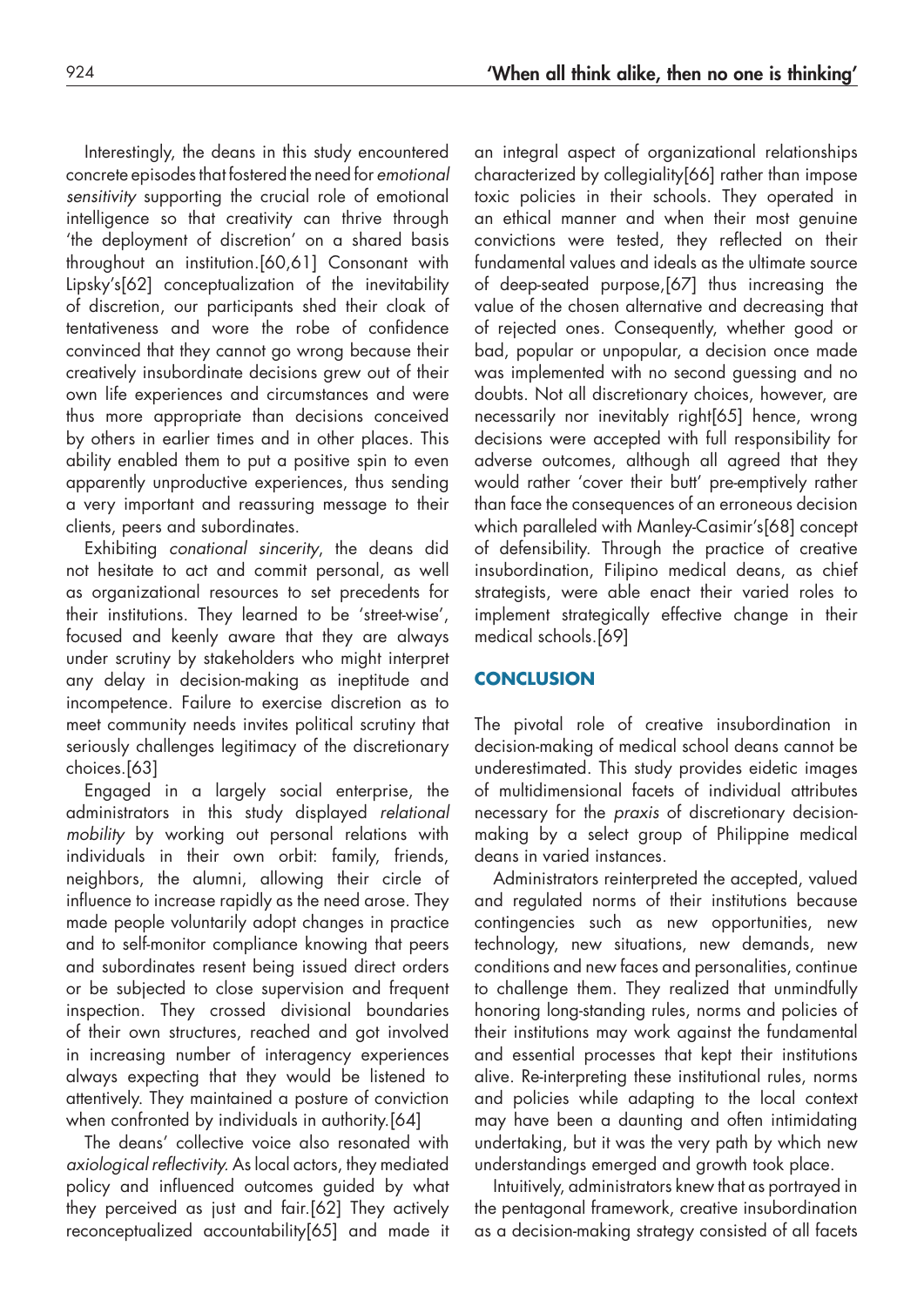taken as one. That a decision is only good thought, good feeling and good intention until it has been carried out in work and action and have become accomplishments through an organizational structure morally committed to strengthen the decision-making process.

This study interestingly provided insights into the dimensions of discretionary decision-making involved in creative insubordination. An in-depth look at the context that fosters creative insubordination is likewise worth looking into.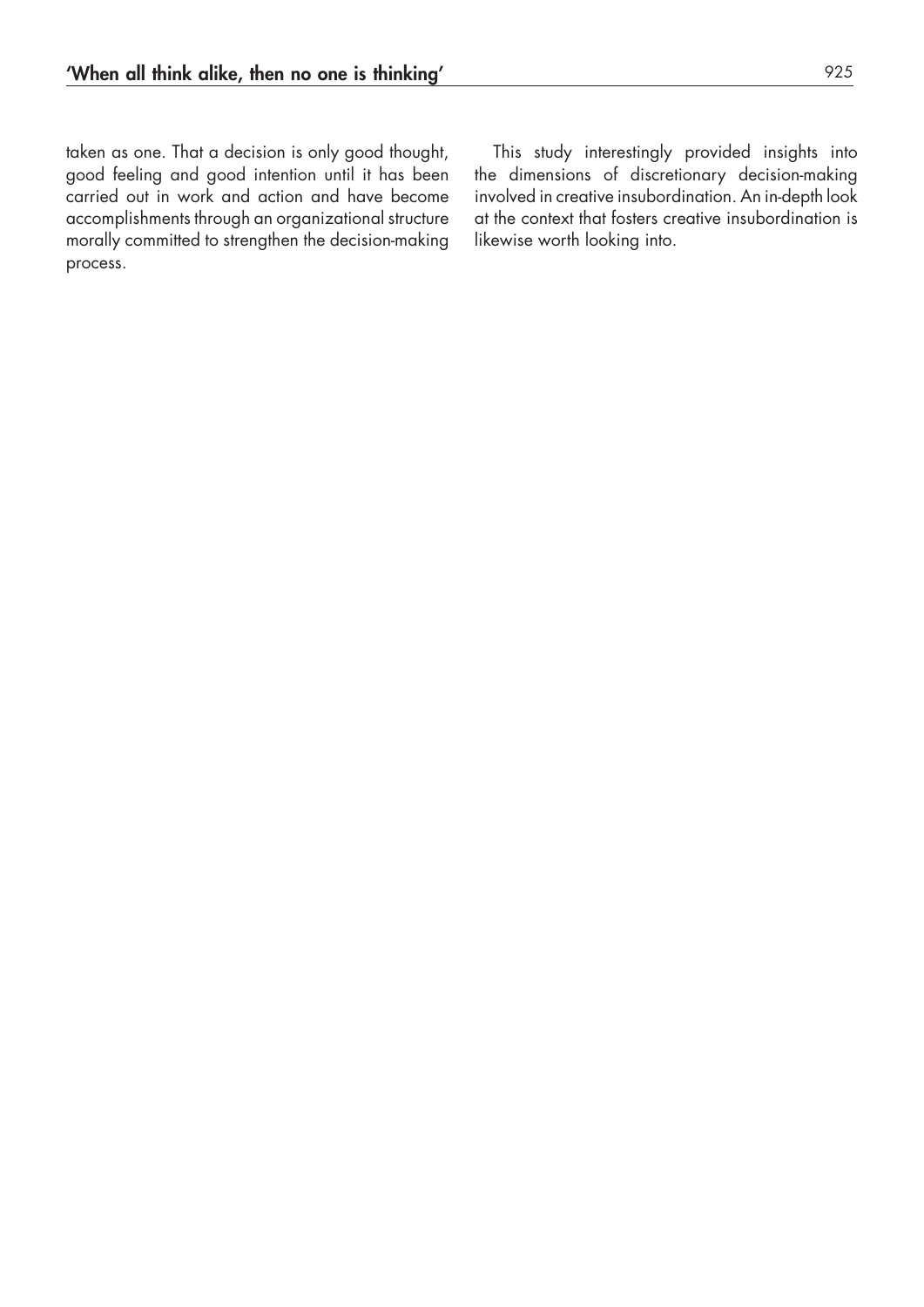## **REFERENCES**

- 1. Barron F. Putting creativity to work. In: Sternberg RJ, editor. The Nature of Creativity. New York: Cambridge University Press; 1988. p.76–98.
- 2. Spring J. Conflict of Interests: the Politics of American Education. Boston: McGraw-Hill Higher Education; 2002.
- 3. Crowson RL, Morris VC. The principal's role in organizational goal attainment: Discretionary management in school site level. In: Proceedings of the Annual Meeting of the New York: American Educational Research Association; 1982. (ERIC Document Reproduction Service No. ED 218766.)
- 4. Crowson RL. Managerial ethics in educational administration: the rational choice approach. *Urban Education*. 1989;23:412–35.
- 5. Crowson RL, Porter-Gehrie C. The discretionary behavior of principals in large-city schools. *Educational Administration Quarterly*. 1980;16(1):45–69.
- 6. Haynes EA, Licata JW. Creative insubordination of school principals and the legitimacy of the justifiable. *J Educ Adm*. 1995;33(4):21–35. Available from: [http://dx.doi.](http://dx.doi.org/10.1108/09578239510147342) [org/10.1108/09578239510147342](http://dx.doi.org/10.1108/09578239510147342)
- 7. Akmal TT, Larsen DE. Keeping history from repeating itself: Involving parents about retention decisions to support student achievement. Research in Middle-Level Education Online 2004;27(2):1–14. [cited July 9, 2009] Available from: [http://eric.ed.gov](http://eric.ed.gov/)
- 8. Crowson RL, Porter-Gehrie C. The discretionary behavior of principals in large-city schools. *Educational Administration Quarterly*. 1980;16(1):45–69.
- 9. Fowler FC. Policy studies for educational leaders: an introduction. NJ: Pearson Education; 2004.
- 10. Roche KW. Moral and ethical dilemmas in Catholic school settings. In: Begley PT, editor. Values and Educational Leadership. Albany: State University of New York Press; 1999. p.255–72.
- 11. Morris VC, Crowson RL, Porter-Gehrie C, Hurwitz E. Principals in action: The reality of managing schools. Columbus, OH: Charles E. Merrill Publishing Company; 1984.
- 12. Ficklen E. Artful dodges principals use to beat bureaucracy. *Executive Educator*. 1982 Aug;4(8):15–6.
- 13. Mcpherson RB, Crowson RL. The principal as mini superintendent under Chicago school reform. College of Education (ERIC Document Reproduction Service No ED). 1983;373.
- 14. Haynes EA. School administration as brinkmanship. Unpublished doctoral dissertation, Lousiana State University, 1991.
- 15. Machiavelli N. Winning the shell game. *Executive Educator*. 1992;14(11):35–6.
- 16. English FW. The principal and the prince: Machiavelli and school leadership. *NASSP Bull*. 1992;76(540):10–5. Available from: [http://dx.doi.](http://dx.doi.org/10.1177/019263659207654003) [org/10.1177/019263659207654003](http://dx.doi.org/10.1177/019263659207654003)
- 17. Santin Y. A study of the relationship between leadership style and selected demographic characteristics of principals and their predisposition to use creative insubordination in decision-making. Unpublished doctoral dissertation, West Virginia University, 2000.
- 18. Gottesdiener E, Von Halle BV. Facilitated rule-breaking (breaking the rules on purpose). Freeman M, ed. Database Programming and Design. 1996;9:9–12.
- 19. Scott PG. Assessing determinants of bureaucratic discretion: An experiment in street-level decision making. *J Public Adm Res Theory* [Internet]. 1997;7(1):35–58. Available

from: [http://dx.doi.org/10.1093/oxfordjournals.jpart.](http://dx.doi.org/10.1093/oxfordjournals.jpart.a024341) [a024341](http://dx.doi.org/10.1093/oxfordjournals.jpart.a024341)

- 20. Hassan MS, Raja Ariffin RN, Mansor N, Al Halbusi H. An examination of street-level bureaucrats' discretion and the moderating role of supervisory support: Evidence from the field. *Adm Sci*. 2021;11(3):65. Available from: [http://](http://dx.doi.org/10.3390/admsci11030065) [dx.doi.org/10.3390/admsci11030065](http://dx.doi.org/10.3390/admsci11030065)
- 21. Young AP. Rule-breaking and a new opportunistic managerialism. *Management Decision*. 1999;37(7):582–8.
- 22. Ese J. Defending the University? In: Academics' reactions to managerialism in Norwegian higher education (Doctoral dissertation, Karlstads universitet). 2019.
- 23. Sergiovanni TJ. The Lifeworld of Leadership: Creating Culture, Community, and Personal Meaning in Our Schools. The Jossey-Bass Education Series. Jossey-Bass Inc.; 2000.
- 24. Shaw MA. Strategic instrument or social institution: Rationalized myths of the university in stakeholder perceptions of higher education reform in Poland. *Int J Educ Dev*. 2019;69:9–21. Available from: [http://dx.doi.](http://dx.doi.org/10.1016/j.ijedudev.2019.05.006) [org/10.1016/j.ijedudev.2019.05.006](http://dx.doi.org/10.1016/j.ijedudev.2019.05.006)
- 25. Spreitzer GM, Sonenshein S. Toward the construct definition of positive deviance. *Am Behav Sci*. 2004;47(6):828–47. Available from: [http://dx.doi.](http://dx.doi.org/10.1177/0002764203260212) [org/10.1177/0002764203260212](http://dx.doi.org/10.1177/0002764203260212)
- 26. Rosa M, Orey DC. Positive Deviance in the Pedagogical Action of Ethnomodelling. In: Mathematical Modelling Education in East and West 2021 (pp. 67-77). Springer, Cham.
- 27. Larsen DE, Akmal TT. Making decisions in the dark: Disconnects between retention research and middle-level practice. *NASSP Bull*. 2007;91(1):33–56. Available from: [http://](http://dx.doi.org/10.1177/0192636506298832) [dx.doi.org/10.1177/0192636506298832](http://dx.doi.org/10.1177/0192636506298832)
- 28. Sorensen LC, Bushway SD, Gifford EJ. Getting tough? The effects of discretionary principal discipline on student outcomes. *Education Finance and Policy*. 2022;17:255–84.
- 29. Moore A, George R, Halpin D. The developing role of the headteacher in English schools: Management, leadership and pragmatism. *Educational Management & Administration.* 2002 Apr;30(2):175–98.
- 30. Morrison EW. Doing the job well: an investigation of pro-social rule-breaking. *Journal of Management*. 2006;32(1):5–28.
- 31. Qureshi TM, Saleem I, Ahmed S. Breaking organizational rules for a reason: a framework to deal with prosocial rule breaking. *Psychology and Education*. 2021;58(4):1553–6939.
- 32. Hoyle E, Wallace M. Educational reform: an ironic perspective. *Educational Management Administration & Leadership*. 2007;35.
- 33. Khan K, Hameed I, Hussainy SK. Antecedents and consequences of brand citizenship behavior in private higher education institutions. *J Mark High Educ*. 2021;1–22. Available from: [http://dx.doi.org/10.1080/08841241.](http://dx.doi.org/10.1080/08841241.2021.1927934) [2021.1927934](http://dx.doi.org/10.1080/08841241.2021.1927934)
- 34. Tajpour M, Hosseini E, Moghaddm A. The effect of managers strategic thinking on opportunity exploitation. *Sch Int J Multidiscip Allied Stud*. 2018;5(6):68. Available from: <http://dx.doi.org/10.19085/journal.sijmas050602>
- 35. Abdulmuhsin AA, Zaker RA, Asad MM. How exploitative leadership influences on knowledge management processes: the moderating role of organisational citizenship behaviour. *International Journal of Organizational Analysis*. 2021; 29(3):529–61.
- 36. Noel L-A, Liub TL. Using design thinking to create a new education paradigm for elementary level children for higher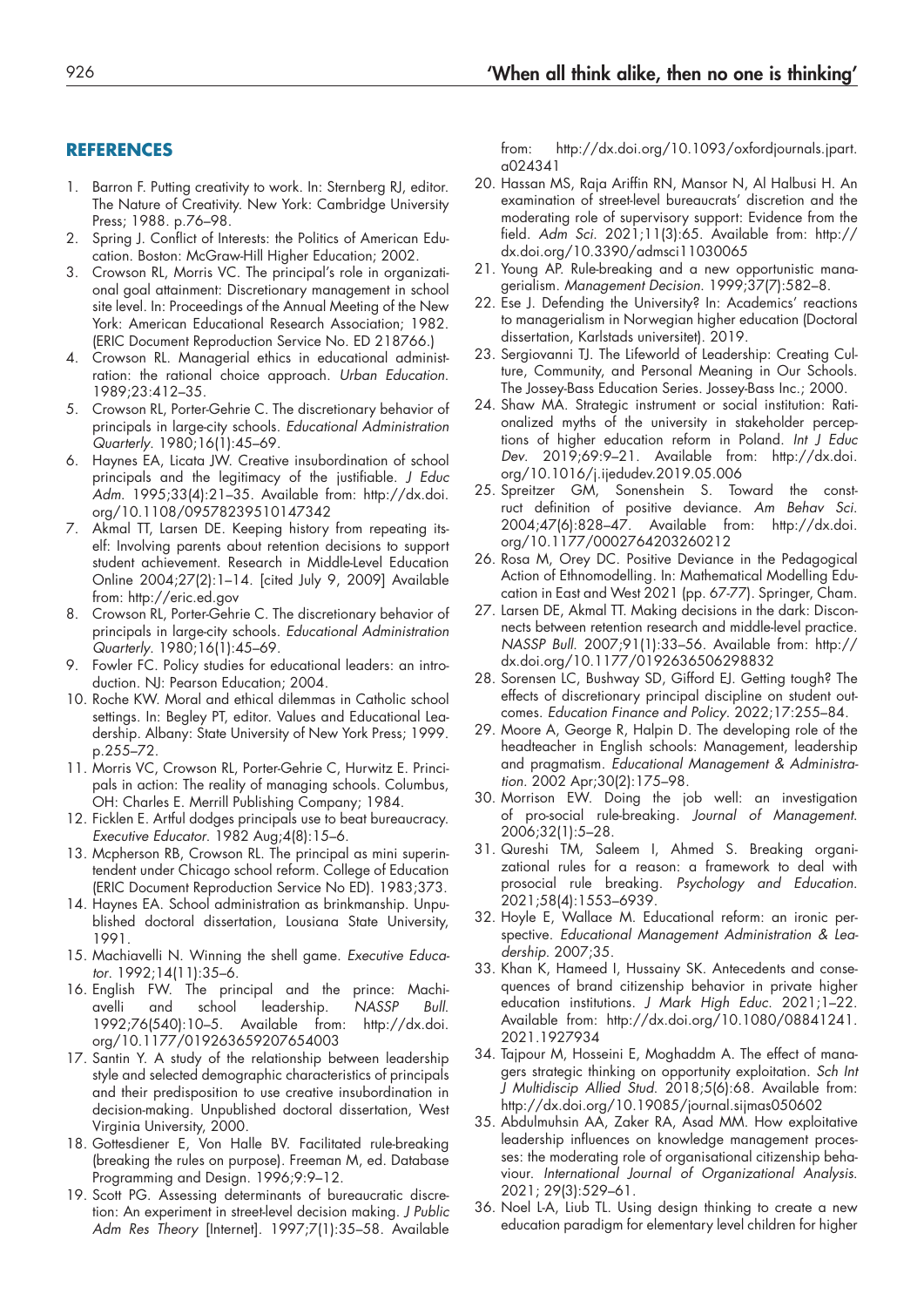student engagement and success. *Design and Technology Education*. 2017;22(1):n1-12. Available from: [https://](https://eric.ed.gov/?id=EJ1137735) [eric.ed.gov/?id=EJ1137735](https://eric.ed.gov/?id=EJ1137735)

- 37. Dosi C, Rosati F, Vignoli M. Measuring design thinking mindset. In: Proceedings of the DESIGN 2018 15th International Design Conference. Faculty of Mechanical Engineering and Naval Architecture, University of Zagreb, Croatia; The Design Society, Glasgow, UK; 2018. (pp. 1991–2002). Available from: [https://doi.org/10.21278/](https://doi.org/10.21278/idc.2018.0493) [idc.2018.0493](https://doi.org/10.21278/idc.2018.0493)
- 38. Carlgren L, Rauth I, Elmquist M. Framing design thinking: The concept in idea and enactment: Creativity and innovation management. *Creat Innov Manag*. 2016;25(1):38–57. Available from:<http://dx.doi.org/10.1111/caim.12153>
- 39. Brenner W, Uebernickel F. Design thinking for innovation: Research and practice. New York, NY: Springer; 2016.
- 40. Drews C. Unleashing the full potential of design thinking as a business method. *Des Manage Rev*. 2009;20(3):38–44. Available from: [http://dx.doi.](http://dx.doi.org/10.1111/j.1948-7169.2009.00020.x) [org/10.1111/j.1948-7169.2009.00020.x](http://dx.doi.org/10.1111/j.1948-7169.2009.00020.x)
- 41. Lockwood T. Transition: How to become a more design-minded organization. *Des Manage Rev*. 2009;20(3):28–37. Available from: [http://dx.doi.](http://dx.doi.org/10.1111/j.1948-7169.2009.00019.x) [org/10.1111/j.1948-7169.2009.00019.x](http://dx.doi.org/10.1111/j.1948-7169.2009.00019.x)
- 42. Kijima R, Yang-Yoshihara M, Maekawa MS. Using design thinking to cultivate the next generation of female STEAM thinkers. *Int J STEM Educ*. 2021;8(1):1-5. Available from: <http://dx.doi.org/10.1186/s40594-021-00271-6>
- 43. Frankiewics RG, Thompson B. Development and comparison of analytical techniques for measuring attitudes toward teacher brinkmanship behavior. *Proceedings of the Annual Meeting of the American Educational Research Association.* San Francisco, April 8-12, 1979. Available from: [https://](https://files.eric.ed.gov/fulltext/ED171753.pdf) [files.eric.ed.gov/fulltext/ED171753.pdf](https://files.eric.ed.gov/fulltext/ED171753.pdf)
- 44. Licata JW, Willower DJ. Student brinkmanship and the school as a social system. *Educational Administration Quarterly*. 1975 May;11(2):1–4.
- 45. Keedy JL. Creative insubordination: Autonomy for school improvement by successful high school principals. *The High School Journal*. 1992 Oct 1;76(1):17–23.
- 46. Salvatore D, Numerato D, Fattore G. Physicians' professional autonomy and their organizational identification with their hospital. *BMC Health Services Research*. 2018 Dec;18(1):775-786
- 47. Kohtamäki V. Academic leadership and university reformguided management changes in Finland. *Journal of Higher Education Policy and Management*. 2019 Jan 2;41(1):70–85.
- 48. Cole MA, Barth BE, Haley LL, Siegelman J, Zink B, Daniel M. A conceptual model for navigating a career path in medical school leadership. *AEM Education and Training*. 2018 Dec;2:S68–78.
- 49. Ruben BD, De Lisi R, Gigliotti RA. Academic leadership development programs: Conceptual foundations, structural and pedagogical components, and operational considerations. *Journal of Leadership Education*. 2018 Jul 1;17(3):241–54.
- 50. Sklar DP. Leadership in academic medicine: purpose, people, and programs. *Academic Medicine*. 2018 Feb 1;93(2):145–8.
- 51. Williams H. The Meaning of "Phenomenology": Qualitative and Philosophical Phenomenological Research Methods. *The Qualitative Report*. 2021 Feb 1;26(2):366–85.
- 52. Campbell S, Greenwood M, Prior S, Shearer T, Walkem K, Young S, et al. Purposive sampling: complex or simple? Research case examples. *J Res Nurs*. 2020;25(8):652–61. Available from: [http://dx.doi.](http://dx.doi.org/10.1177/1744987120927206) [org/10.1177/1744987120927206](http://dx.doi.org/10.1177/1744987120927206)
- 53. Patton MQ. Qualitative research & evaluation methods: Integrating theory and practice. Sage publications; 2014 Oct 29. 832 p.
- 54. Kelchtermans G, Ballet K. The micropolitics of teacher induction. A narrative-biographical study on teacher socialisation. *Teach Teach Educ*. 2002;18(1):105–20. Available from: [http://dx.doi.org/10.1016/s0742-051x\(01\)00053-1](http://dx.doi.org/10.1016/s0742-051x(01)00053-1)
- 55. Arifin SR. Ethical considerations in qualitative study. *International Journal of Care Scholars*. 2018 Jul 31;1(2):30–33.
- 56. Ruslin R, Mashuri S, Rasak MS, Alhabsyi F, Syam H. Semistructured Interview: A Methodological Reflection on the Development of a Qualitative Research Instrument in Educational Studies. *IOSR Journal of Research & Method in Education (IOSR-JRME)*. 2022;12(1):22–9.
- 57. Burr V, King N, Heckmann M. The qualitative analysis of repertory grid data: Interpretive Clustering. *Qualitative Research in Psychology*. July 2020;15:1–25.
- 58. Leithwood KA, Hallinger P. Cognitive perspectives on educational administration: An introduction. *Educ Adm Q*. 1993;29(3):296–301. Available from: [http://dx.doi.org/](http://dx.doi.org/10.1177/0013161x93029003004) [10.1177/0013161x93029003004](http://dx.doi.org/10.1177/0013161x93029003004)
- 59. Choi S, Chun YH. Accountability and organizational performance in the public sector: Analysis of higher education institutions in Korea. *Public Adm*. 2021;99(2):353–70. Available from:<http://dx.doi.org/10.1111/padm.12683>
- 60. Gómez-Leal R, Holzer AA, Bradley C, Fernández-Berrocal P, Patti J. The relationship between emotional intelligence and leadership in school leaders: a systematic review. *Camb J Educ*. 2022;52(1):1–21. Available from: [http://](http://dx.doi.org/10.1080/0305764x.2021.1927987) [dx.doi.org/10.1080/0305764x.2021.1927987](http://dx.doi.org/10.1080/0305764x.2021.1927987)
- 61. Mortazavi S, Nazemi S. An empirical study of the relationship between emotional intelligence and leadership style (transformational-transactional). *Management Research in Iran*. 2021;9:167–90.
- 62. Lipsky M. Street-level bureaucracy: Dilemmas of the individual in public service. Russell Sage Foundation; 2010 Apr 8. xi-xx p.
- 63. Roncesvalles MCT, Gaerlan AA. The role of authentic leadership and teachers' organizational commitment on organizational citizenship behavior in higher education. *Int J Educ Leadersh Manag*. 2021 [cited 2022 Apr 20];92– 121. Available from: [https://hipatiapress.com/hpjour](https://hipatiapress.com/hpjournals/index.php/ijelm/article/view/7194)[nals/index.php/ijelm/article/view/7194](https://hipatiapress.com/hpjournals/index.php/ijelm/article/view/7194)
- 64. Quainoo EA, Chunga JO, Lukoko HO. Deans' leadership and organizational commitment in higher education; A review of literature. *International Journal of Social Science and Humanities Research*. 2020;8(3):167–74.
- 65. Foster NK. A phenomenological exploration of the locus of control among medical school deans (Doctoral dissertation, Creighton University). 2021 [cited 2022 Apr 20]; Available from: [https://dspace2.creighton.edu/xmlui/](https://dspace2.creighton.edu/xmlui/handle/10504/129189) [handle/10504/129189](https://dspace2.creighton.edu/xmlui/handle/10504/129189)
- 66. Kaguhangire-Barifaijo M, Nkata J. Collegial Cooperation turns toxic: Its depth and breadth: What are the implications for higher education institutions (HEIs)? *J Edu Res Rev*. 2021;9(2):44–52. Available from: [http://dx.doi.](http://dx.doi.org/10.33495/jerr_v9i2.20.189) [org/10.33495/jerr\\_v9i2.20.189](http://dx.doi.org/10.33495/jerr_v9i2.20.189)